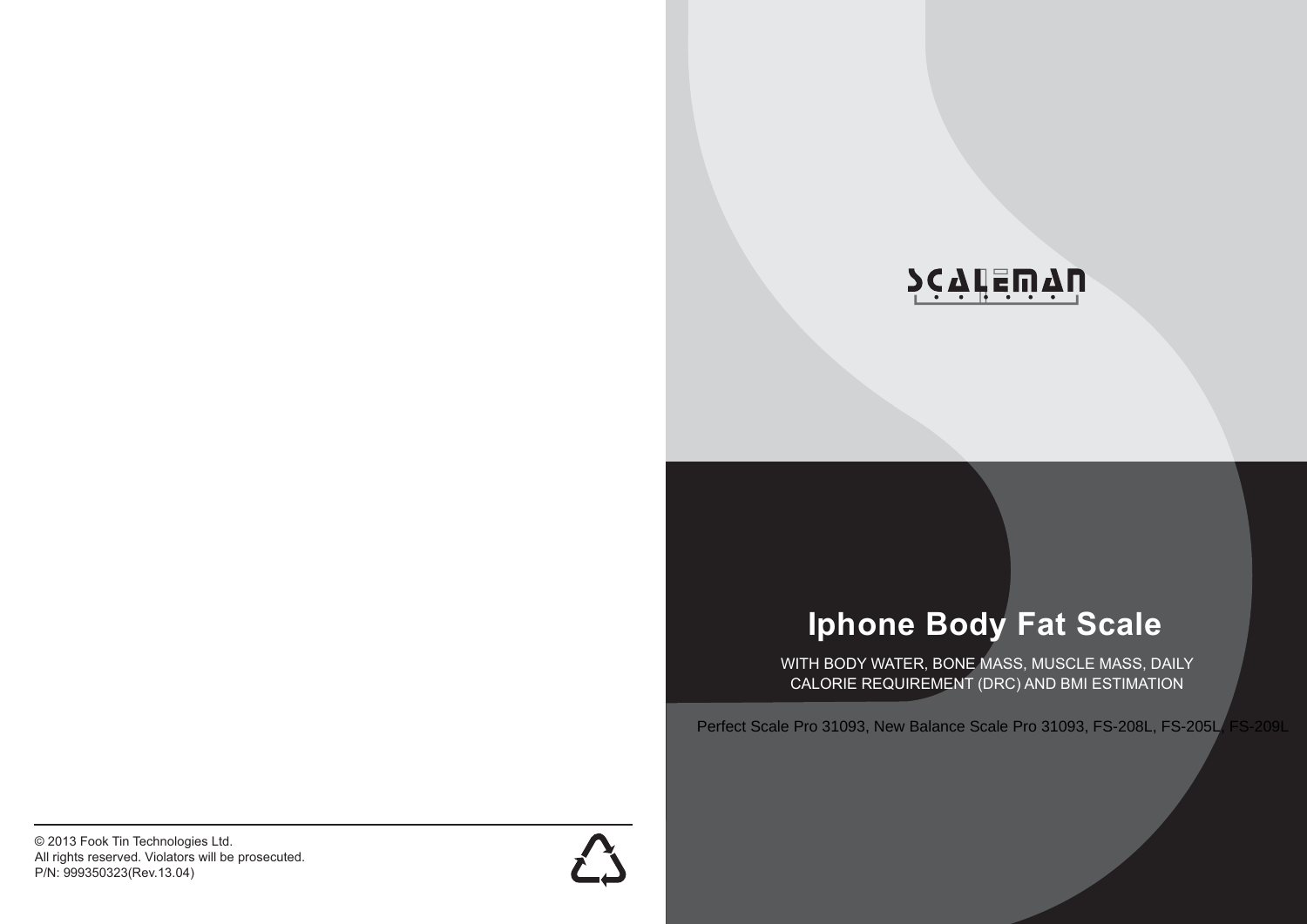| BODY FAT AND TOTAL BODY WATER ESTIMATING OPERATION  q        |
|--------------------------------------------------------------|
| BODY FAT AND TOTAL BODY WATER ESTIMATING OPERATION WITH USER |
|                                                              |
|                                                              |
|                                                              |
|                                                              |
|                                                              |
|                                                              |
|                                                              |

Your Health & Lifestyle, Our INNOVATIONS . . .

#### **MODEL: FS-205L4**

#### **IPHONE BODY FAT SCALE WITH BODY WATER, BONE MASS, MUSCLE MASS, DAILY CALORIE REQUIREMENT (DRC) AND BMI ESTIMATION**

#### **INSTRUCTION MANUAL**

#### **INTRODUCTION**

The SCALEMAN iphone body fat scale is designed and manufactured in a facility certified ISO9001 Quality, ISO14001 Environment, OHSAS18001 Health and Safety Management Systems and ISO13485 Medical Devices Quality Management System. The scale uses the method of Bioelectrical Impedance Analysis (BIA) to estimate body fat, total body water, bone mass and muscle mass. It sends a harmless amount of electricity into the body, then estimates from the measured impedance of the body, the percentage of total body water, percentage body fat, percentage bone mass and percentage muscle mass. The body fat scale is also equipped with an "Athlete Mode" for athletes whose body build is different from non-athletes. Based on your percentage body fat, it also suggests daily calorie reference for your present weight.

**Note: Read this Instruction Manual carefully and keep it handy for future reference.**

#### **NOTES ON SAFETY**

**Please read this section carefully to familiarize yourself with features and operations before using the unit.**

- The warning signs and the sample icons shown here are listed in order for you to use this product safely and correctly as well as to prevent product damage, risk and injury to you and others.
- The icons and meanings are as follows:

| <b>PRECAUTION NOTICE</b>         | Indicate the right condition to use the product<br>and prevent damage, risk and injury.                                          |
|----------------------------------|----------------------------------------------------------------------------------------------------------------------------------|
| <b>IMPORTANT NOTICE TO USERS</b> | Indicate the important notice users should<br>read before using the product.                                                     |
| <b>CARE AND MAINTENANCE</b>      | Indicate matters in which the possibility of<br>damage may happen as a result of incorrect<br>handling and improper maintenance. |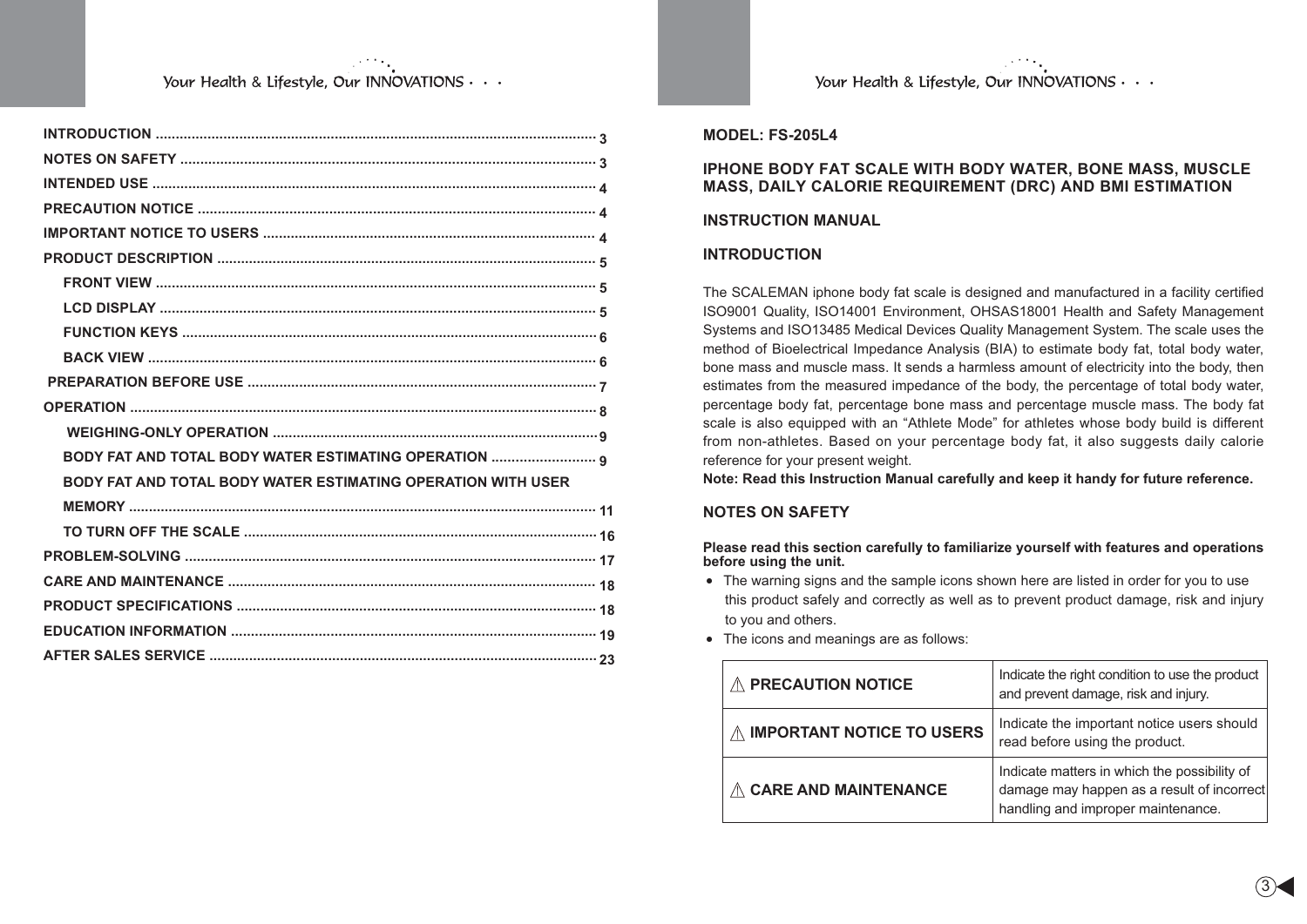# **INTENDED USE**

This scale is intended to measure body weight and impedance and estimate percentage of body fat and body water, bone mass and muscle mass using BIA (Bioelectrical Impedance Analysis). It is intended for use by healthy children 10-17 years old and healthy adults with active, moderately active, to inactive lifestyles for body composition assessment in the home environment.

# **PRECAUTION NOTICE**

- Do not use the scale on subjects who have body implants such as pacemaker, artificial limbs, contraceptive devices, metal plates or screws. It may cause the devices to malfunction or produce an inaccurate result. When in doubt, please consult your physician.
- Do not disassemble the scale as incorrect handling may cause injury.

## **IMPORTANT NOTICE TO USERS**

- This product is intended for adults and children (ages 10 to 85).
- Make sure to use only the type of battery stated (see Section **"PREPARATION BEFORE USE"**).
- The "Athlete" mode is only applied to age 15 or above.
- Body fat percentage estimates will vary with the amount of water in the body, and can be affected by dehydration or over-hydration due to such factors as alcohol consumption, menstruation, illness, intense exercise, etc.
- Do not use on pregnant women. The result is inaccurate and effects on the fetus are unknown.
- For body fat and body water estimates, always estimate in bare feet.

Your Health & Lifestyle, Our INNOVATIONS . . .

## **PRODUCT DESCRIPTION**

#### **FRONT VIEW**



#### **LCD DISPLAY**

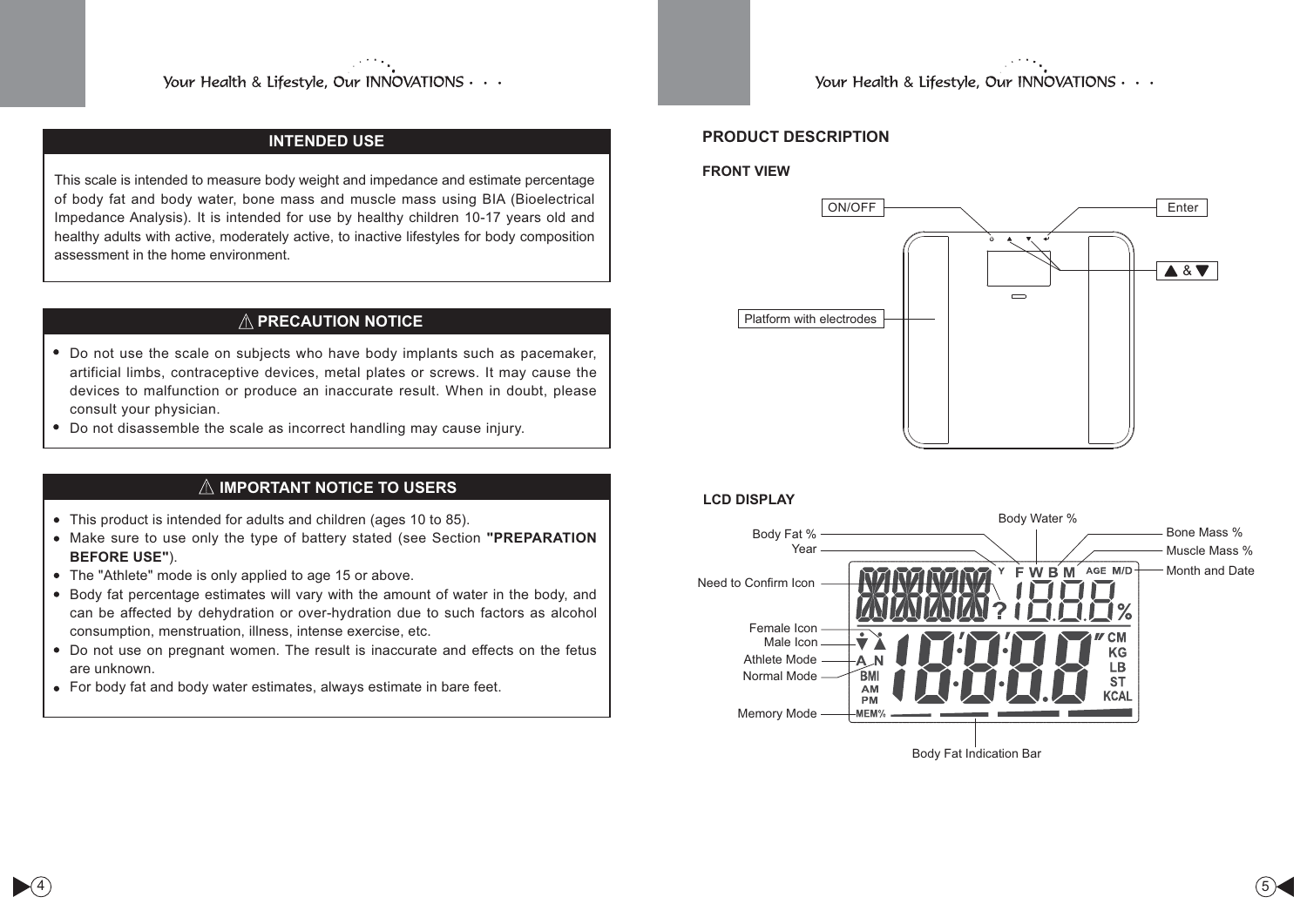# **FUNCTION KEYS**

# $\mathcal{L}$

- Turn the scale on or off
- Enter Time and Date Setting mode

# **A** & **V**

- Changes value of height and age, toggle between Male and Female toggle between Normal and Athlete mode in Body Fat and Total Body Water Estimation mode.
- Select memory 1 4 in Memory mode & Recall mode
- Changes value of year, month, date, hour and minute in Time and Date Setting mode.

# $\overline{\phantom{a}}$

• Confirm for selection

#### **BACK VIEW**



#### **UNIT CONVERSION BUTTON**

Press the unit conversion button located at the bottom of the scale to toggle the measuring unit between kg/cm, st/in, and lb/in. User selectable unit: kg/cm, st/in or lb/in

Your Health & Lifestyle, Our INNOVATIONS . . .

## **PREPARATION BEFORE USE**

#### **1. Insert the Battery**

Open the battery cover on the back of the scale unit. Insert the batteries. Be sure the polarity of the battery is set properly for proper function. If you do not intend to use this unit for a prolonged period of time, it is advisable to remove the battery before storage.



Replace battery when Lo is displayed.



Open the battery door Direction of the 4pcs AA batteries



- **2. Set Unit (Available On Unit Conversion Model Only)** Select between kilogram, stone-pound and pound measuring unit with the unit conversion button at the bottom of the scale.
- **3. Set the Right Position**

Use the scale on a flat and hard floor surface.



4. **Start-up the Scale**

 Press lightly on the scale platform to start-up the scale, the display shows  $\sqrt{0000}$  and then turns off. The scale is ready for use.



To avoid injury, do not step on the edge of the platform.





# **PRECAUTION !**

The scale must be startup after each battery insertion/replacement or each time move to another place.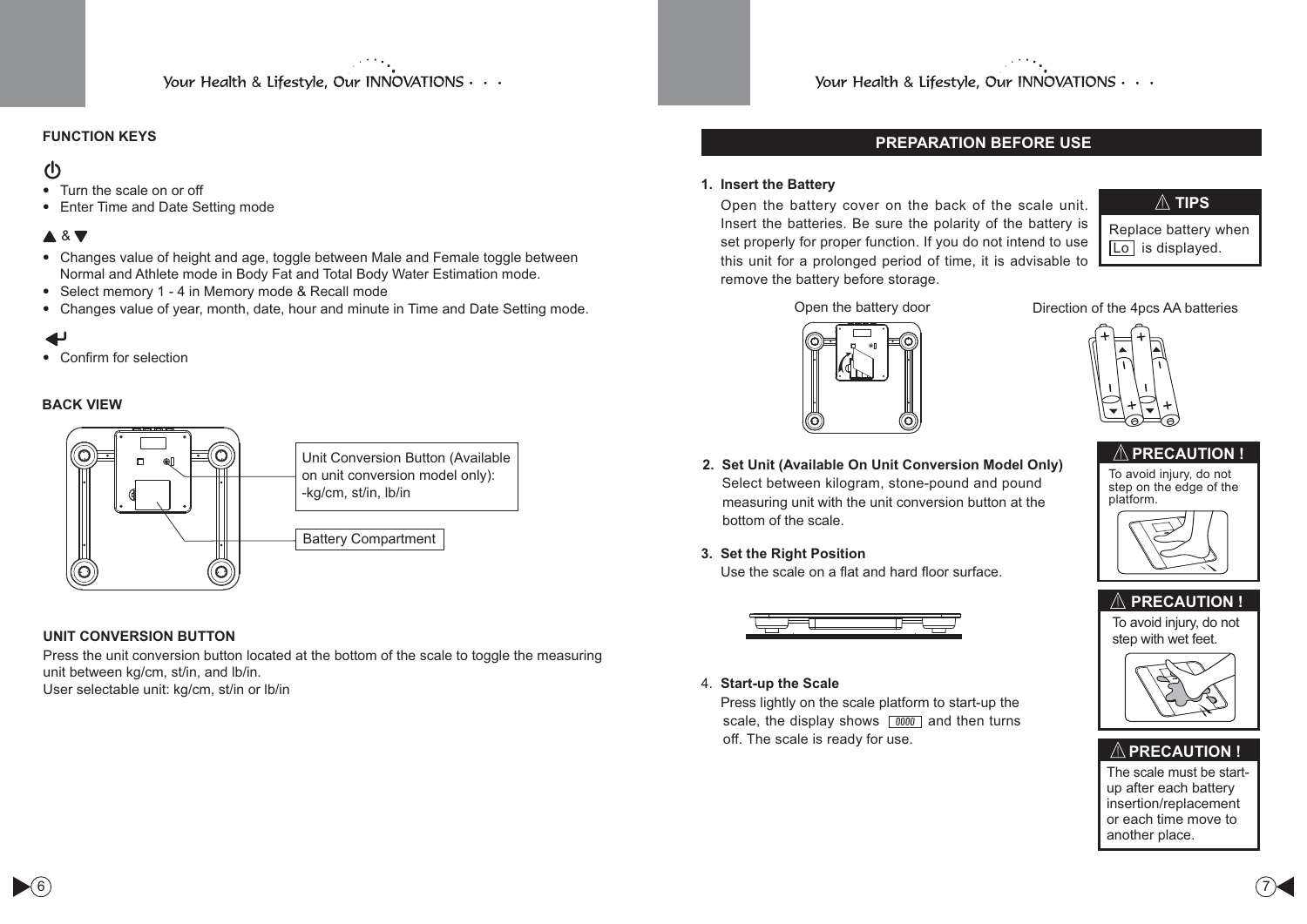#### **5. Time and Date Setting**

- A. When first power up the scale, press  $\lceil (1) \rceil$ , the year blinks (Fig.1). Press [**▲**] or **[▼**] key to adjust the year. Press [  $\blacktriangle$  ] to confirm.
- B. The month blinks (Fig.2). Press the **[▲]** or **[▼]** key to adjust the month. Press  $\left[\rightleftarrow\right]$  to confirm.
- C. The date blinks (Fig.3). Press the **[▲]** or **[▼]** key to adjust the date. Press [<detail 1 to confirm.
- **D. The hour blinks (Fig.4). Press the [▲] or [▼] key to adjust the** hour. Press  $\left[\biguplus\right]$  to confirm.
- E. The minute blinks (Fig.5). Press the **[▲]** or **[▼]** key to adjust the minute. Press  $\left[\right. \rightleftharpoons$  **1** to confirm, the time and date displays with a BEEP sound. And then the scale turns off for around 10 seconds.
- F. For revising the time and date, press and hold  $\lceil$  (**b**) ar around 3 seconds to enter time and date mode, and press and hold  $\lceil (1) \rceil$ for around 3 seconds again to edit the time and date.

#### **OPERATION**

The accuracy of the results depends on how you stand on the scale. Position your feet to contact maximally the metal electrodes on the platform. This ensures the best contact between your feet and the metal contacts. Stay on the scale until the body fat estimation is completed and the result is displayed.





Heels centered on electrodes  $(\sqrt{)}$  Heels not touching the electrode  $(X)$ 













Your Health & Lifestyle, Our INNOVATIONS  $\cdots$ 

#### **WEIGHING-ONLY OPERATION**

1. Step onto the scale and stand still while the weight is computed (Fig.6).



3. The scale turns off automatically after use.



册

#### Fig.7

#### **BODY FAT AND TOTAL BODY WATER ESTIMATING OPERATION**

# **IMPORTANT NOTICE TO USERS**

#### A few steps must be followed before estimating body fat and total body water. **PROGRAM PERSONAL DATA**

Input the user's height, age, gender and normal or athlete mode. Once the information is memorized, it will only need to be reentered if there is a change to the data.

#### **1. Select User**

Press  $\lceil (1) \rceil$  key to enter body fat and total body water estimation mode. The user ID blinks (Fig.8). Press [**▲**] or **[▼]** key to select a user ID (1-4). Press **[ ↩**] to confirm.

#### **2. Set Height**

The height blinks (Fig.9). Press **[▲]** or **[▼]** key to adjust the height. Press  $\left[\rightleftarrow\right]$  to confirm.



#### **3. Set Age**

The age blinks (Fig.10). Press **[≜]** or **[▼]** key to adjust the age. Press  $\left[\rightleftarrow\right]$  to confirm.

## **4. Select Gender**

The gender icon blinks (Fig.11). Press **[▲]** or **[▼]** key to toggle between male ( $\div$ ) and female ( $\div$ ). Press **[** $\triangle$ <sup>1</sup>**]** to confirm.





Fig.9







 $^{8)}$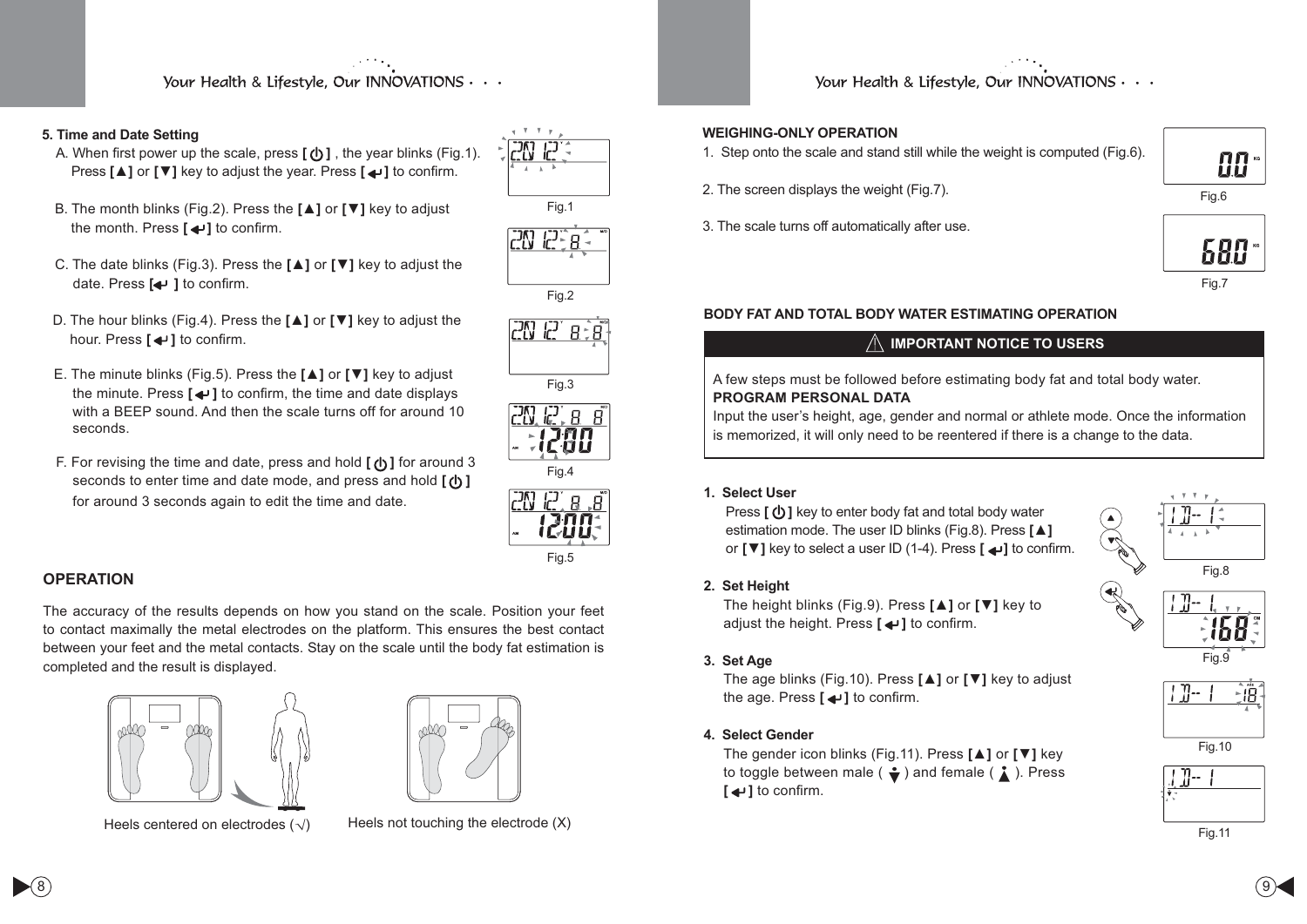#### **5. Select Normal or Athlete Mode**

The Normal icon blinks (Fig.12).Press **[▲]** or **[▼]** key to toggle between normal (N) and athlete (A). Press  $\lceil \bigoplus \rceil$  to confirm all settings. All personal information stored to memory will be displayed with a BEED sound, then "0.0" (Fig.13).



**NOTE:** Athlete mode is only available for those 15-85 years of age. For those aged 14 or under, this step is automatically by-passed. (See section: **"Why is the Athlete Mode necessary in a Body Fat Analyzer?"**)

#### **6. Measuring**

Step on the scale with bare feet and stand still while the weight is being measured. Then the screen displays the weight for 2 times (Fig.14).

- **7.** Stay on the scale during the whole computation process, then the scale starts to compute your body composition. The screen displays the measurement pattern while computing (Fig.15).
- **8.** Then body fat % (F) and weight are displayed, next total body water % (W) and weight, then bone mass% (B) and daily calorie estimates (Kcal), and last muscle mass % (M) and BMI are displayed twice sequentially (Fig.16).



Fig.16

#### **9. Delete Memory**

Press  $[$  (**b**) key to turn the scale on. The user ID blinks. Press  $\blacksquare$  or  $\blacksquare$  key to select a user ID (1-4). Press and hold  $\blacksquare$ for around 3 seconds, "DEL?" will display (Fig.17), and then press  $\left[\rightleftharpoons$  to delete all memories stored in the selected ID.

| -2      |
|---------|
|         |
| Fig. 17 |

Fig.14

 $1 -$ 

 $1 - 1$ 

**680 \*** 

Fig.15

680

ĔО8× 680 \*

០០០០

Your Health & Lifestyle. Our INNOVATIONS . . .

#### **BODY FAT AND TOTAL BODY WATER ESTIMATING OPERATION WITH USER MEMORY**

The scale features 4 ID settings. This allows users to store and recall your own height, age, gender and normal/athlete mode selection for frequently using. And each ID features 30 personal memories. The memory LED flashes when total memories come to 75%, it will keep flashing until to the scale auto off. When the memories are full, RED indication will light to remind user download the data to iPhone, iPod touch or iPad.

- 1. Press the **[ ① ]** key to turn the scale on. Press **[**▲] or [▼] key to toggle between user ID (1-4). The display will show the previous reading, then "0.0". (Note: The previous reading for that memory location will show after last use.)
- 2. Follow the steps 6-8 in the section **"BODY FAT AND BODY WATER ESTIMATION OPERATION"**

# **APPLE FUNCTION**

The scale features the function of wireless (Bluetooth 4.0) communication between scale and iPhone, iPod touch or iPad. This allows users to transfer their personal data to Apple unit for recording and analyzing. To operate your new Body Fat scale for iPhone, iPod touch or iPad you have to install the free BFAScale40 app. You can download it from Apple's app store and then install it. Once the software has been successfully installed, the new **"BFAScale40"** icon appears on your device.

#### **1. Pair and Connect the Scale with Iphone, iPod touch or iPad**

A. Activate the Apple devices Bluetooth function.

| <b>Bluetooth</b><br><b>Settings</b> |            |  |
|-------------------------------------|------------|--|
| Bluetooth                           | ON         |  |
| <b>Devices</b>                      |            |  |
| Searching                           | $\epsilon$ |  |
|                                     |            |  |
|                                     |            |  |
|                                     |            |  |
|                                     |            |  |

**TIPS**

Bluetooth function is only activated on the Apple unit with which you want the scale to be connected. If other devices also have Bluetooth activated, this may cause bad connections.

- B. Tap on the scale lightly to enter pair mode and "PAIR" display on the scale. (Fig.18).
- C. Touch **"BFAScale40"** icon on your device  after connected with device, "CONN" displays on the scale. (Fig.18)

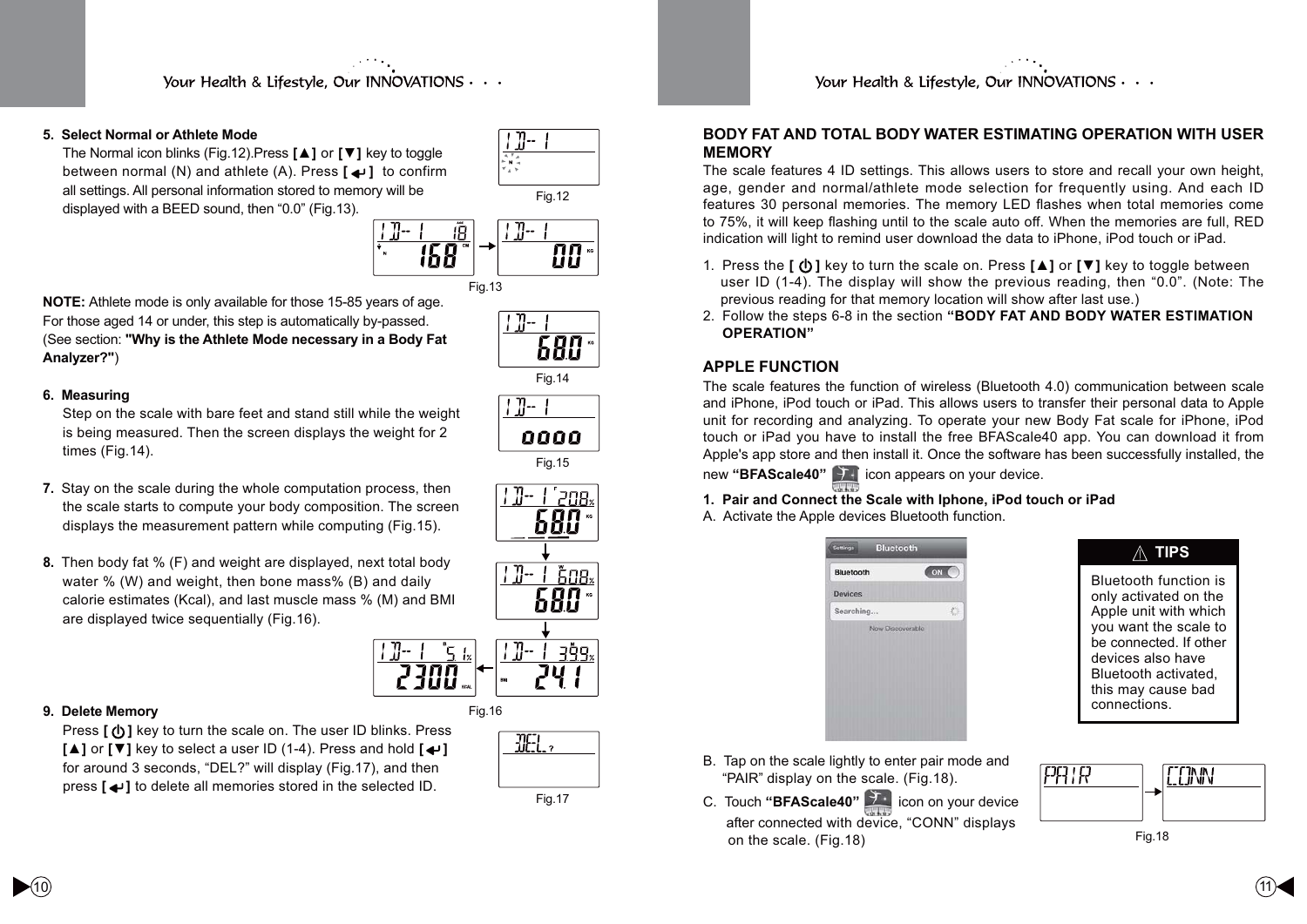#### **2. Upload Data to Iphone, iPod touch or iPad**

A. Select your ID with gray border (Fig. 19a). A reminder displays, press YES to enter Home page (Fig. 19b).

 **Note:** The ID with red border is bundled by other devices. You can use the ID by delete it and reset the profile on the scale, and then reconnect to Apps. The ID with white border means the profile is closed on the scale.



B. Press refurbish button to upload the data, the data displays on the device after a successful uploaded (Fig.20). The scale turns off around 60 seconds.



Fig.20

# Your Health & Lifestyle, Our INNOVATIONS  $\cdots$

C. Touch QUICK MODE on the home page to enter quick use mode(Fig.21). The scale will display user's ID with a beep sound and start weighing. And the new data will upload to record automatically after weighted.



## **3. Statistics**

- A. Touch BFAScale40 symbol on your device, the latest record displays. Or touch ID on the top left corner of screen for backing to Select User page to choose your ID.
- B. Rotate your device by 90°, track graph displays. And touch other options on the top of screen to view relevant measurement results (Fig.24).

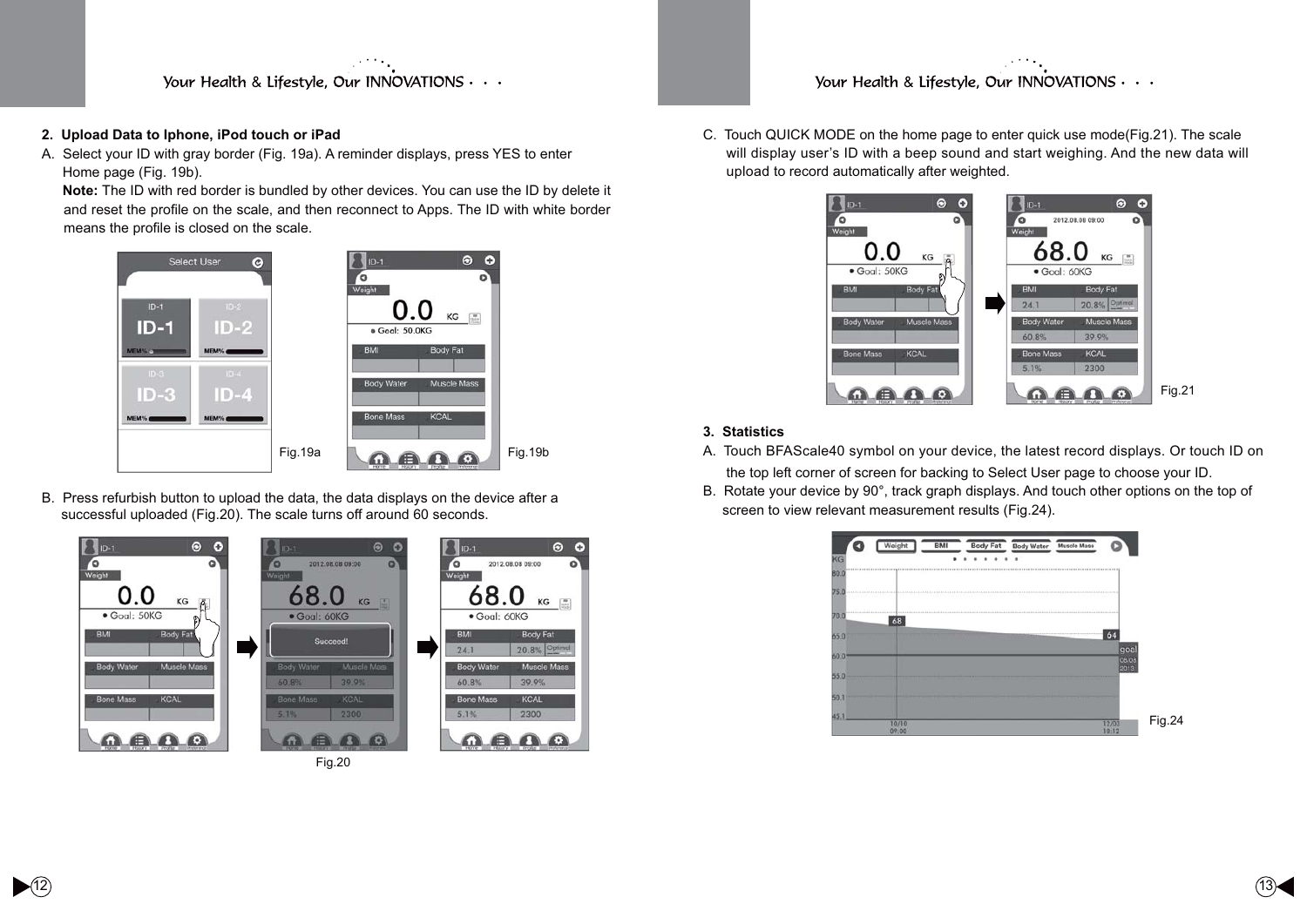Your Health & Lifestyle, Our INNOVATIONS  $\cdots$ 

#### **4. Diary**

A. Touch History on the bottom of Home page to view history records (Fig.25). And touch left or right arrow to toggle different records of weight, BMI, body fat, body water, bone mass, muscle mass and KCAL.



B. Touch edit icon on the top left corner of screen, delete icon **[**  $\Box$  ] displays. Touch delete icon to delete record and touch  $\left[\begin{array}{c} \Box \ \Box \end{array}\right]$  to confirm (Fig. 26).



#### 5. Profile Setting

A. Touch Profile on the bottom of Home page to enter User Profile setting page (Fig.27).



- B. Touch figure icon for adding a photo and text field for editing relevant data, and touch Done to confirm.
- C. For Goal setting, slide button towards right to active target function. Input your target weight and date separately, and touch Done to confirm.
- D. The personal data can be transferred to scale. Touch Send on the top right on the screen with the scale paired. "DATA" displays on scale (Fig.32a). Press  $\left[\right] \leftrightarrow \right]$  to confirm and the scale shows the data (Fig.32b).



# **6. Preference Setting**

A. Touch Preference on the bottom of Home page to enter configuration editing page (Fig.33). Choose your ideal height unit and weight unit by touching it.

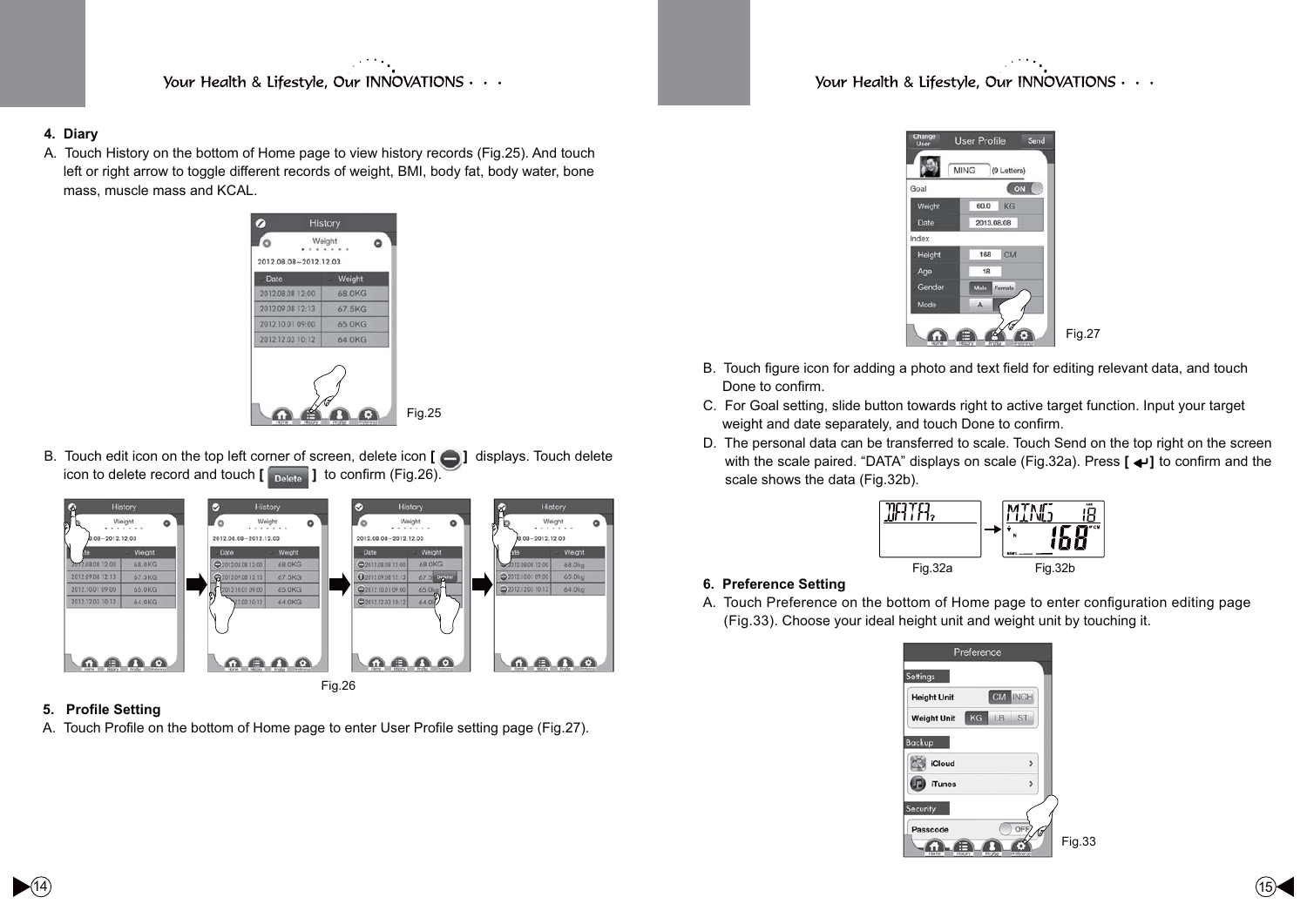B. Backup the data in iCloud to App servers (Fig. 34) or in iTunes to your computer (Fig. 35).



C. Slide button towards right to active passcode function. And enter your passcode at twice to confirm (Fig. 36).



#### **TO TURN OFF THE SCALE**

Press  $\lceil$  (**b**) button to turn off the scale or it turns off automatically if idled for around 15 seconds.

## **PROBLEM-SOLVING**

#### **1. No weight display?** Check if the scale is powered up and started up. If not, please refer to the section **"Preparation Before Use".**

- **2. Why does the display read "Lo"?** Battery is running low. Replace the battery.
- **3. The message displayed "----".**

 Negative weight. Step off the scale and wait until the scale automatically switches off. The scale is ready for use again.

#### **4. The message displayed "Err 0".**

Initialization error. Step off the scale and wait until the scale automatically switches off. Start the scale again by pressing lightly on the scale platform to re-initialize the scale, the display shows "0000" and then turns off. The scale is ready for use again.

#### **5. The message displays "Err 1".**

Instability error. Step off the scale and wait until the scale automatically switches off. Step on the scale to repeat measurement again, stand still while computation is in process.

#### **6. The message displays "Err 2" when measuring.**

Overload warning. Remove the weight immediately; otherwise, permanent damage to the scale will occur.

- **7. The message displays "Err 3" when estimating body fat and total body water values.** Contact error. Impedance cannot be measured. Please make sure that you are standing still on the scale and maintaining maximum contact between your feet and the metal contacts. If not, please refer to **"Operation"** section. You may need to moisten your feet to improve the electrical contact.
- **8. After I tried the corrective actions from Err 1 to Err 3, I still can't solve the problem.** If Err 1 to Err 3 persists after following the corrective actions, remove battery and reinsert battery after 1 minute.
- **9. I have tried all corrective actions, but still can't solve the problem.** Please contact your sales representative.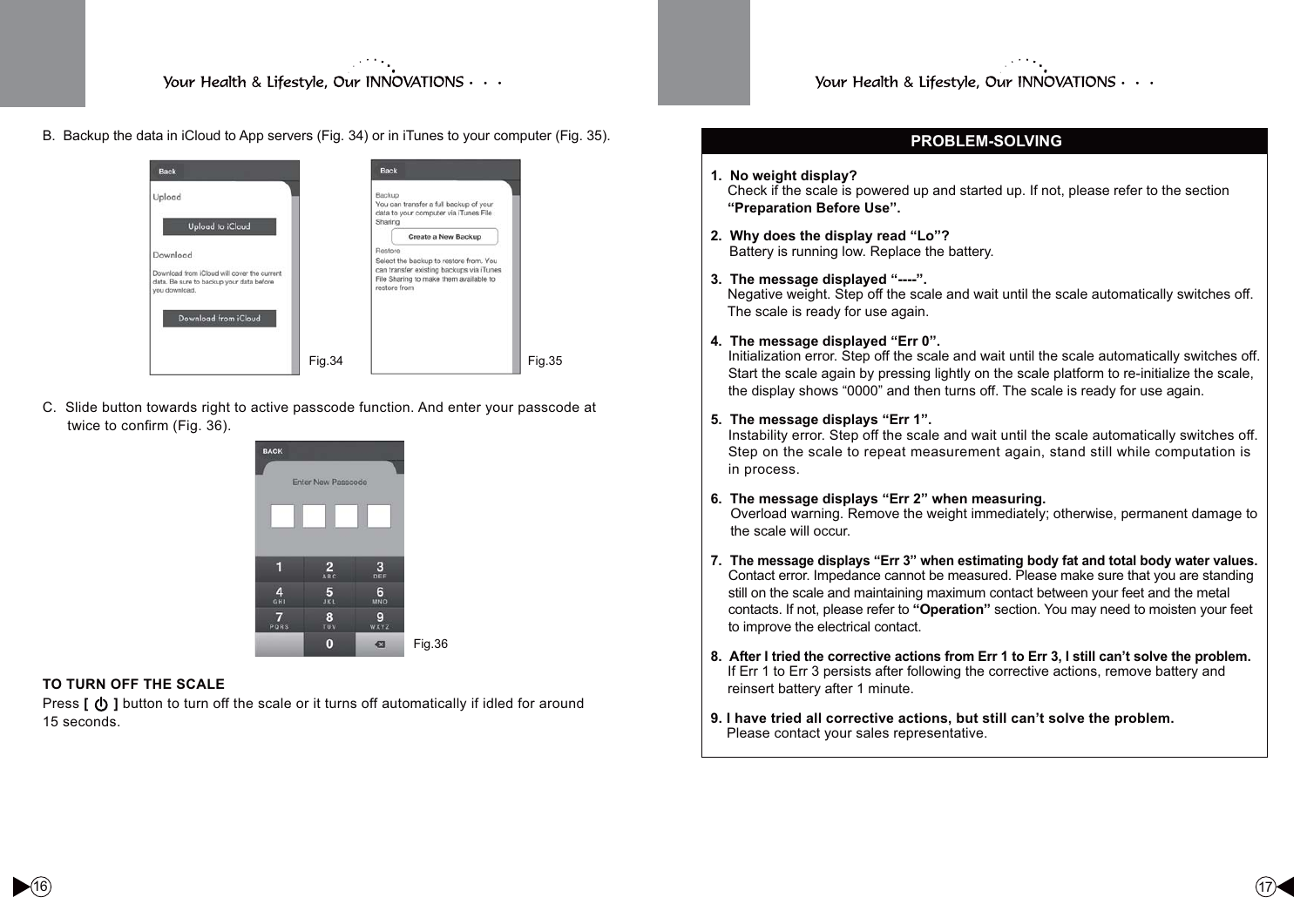# **CCARE AND MAINTENANCE**

- 1. Do not disassemble the scale other than replacing the battery; it contains no user serviceable parts. Damage to the scale may occur as a result of improper handling.
- 2. Remove battery when the scale is not used for a prolonged period of time.
- 3. Clean the scale after use with a dampened cloth. Do not use solvents or immerse the unit in water.
- 4. Avoid excessive impact or vibration to the scale, such as dropping it onto the floor.

# **PRODUCT SPECIFICATIONS**

- 1. Wireless communication between Scale and iPhone
- 2. Bioelectrical Impedance Analysis (BIA) technology for body fat, body water, bone mass and muscle mass estimation
- 3. High precision STRAIN GAUGE technology for weight measurement
- 4. Large glass platform
- 5. With calorie predictor
- 6. With color segment and LED backlight
- 7. Athlete mode selection (age range from 15 to 85 years)
- 8. 4-user memories
- 9. 4-button operation
- 10. Body fat level indicator
- 11. Auto-off functions
- 12. Low battery indicator
- 13. Capacity: 182kg, 28st8lb or 400lb
- 14. Graduation: 100g, 0.2lb or 0.2lb
- 15. Body fat and body water graduation: 0.1%
- 16. Bone mass & Muscle mass graduation: 0.1%
- 17. Age range: 10 85 years
- 18. Height range: 75 to 225cm (2'5. 5" to 7'4. 5")
- 19. Body fat range: 4 to 60%
- 20. Power: 4 x AA (LR6) alkaline battery (not included)
- 21. View area size: W90 x H50mm (3.5" x 2.0")
- 22. Platform material: Glass
- 23. Platform Size: 330 x 310 mm (13.0" x 12.2") (Approx)
- 24. Product dimension: 330 x 310 x 30 mm (13.0" x 12.2" x1.2") (Approx)
- 25. Gift box dimension: 351 x 325 x 42mm(Approx.)
- 26. Product weight: 1.92kg (Approx.)
- 27. Total weight (product &gift box): 2.22 (Approx.)
- 28. Accuracy of weight measurement: ±0.5kg(7.5~65kg); ±0.8kg(65~135kg); ±1.2kg(135~182kg)
- 29. Output power for Body Fat Analyzer: <300uA

Your Health & Lifestyle, Our INNOVATIONS  $\cdots$ 

## **EDUCATION INFORMATION**

## **IMPORTANT INFORMATION TO KNOW BEFORE USING YOUR BODY FAT SCALE**

Before using the scale, you should know...

#### **1. Why is it important to monitor percentage body fat (%BF)?**

The absolute weight traditionally determines whether or not a person is obese. Weight change in itself does not indicate whether it was the weight of body fat or muscle that had changed. In weight management, it is desirable that muscle mass be maintained while body fat is lost. Thus, monitoring the percentage of fat in the body is an important step toward successful weight management and body health.

The optimal %BF of an individual varies according to age and gender. The table as follows may be used as a guide:

#### **Standard for Men**

**(Source: University of Illinois Medical Center, Chicago, USA)**

| Rating          | Age       |           |           |           |           |
|-----------------|-----------|-----------|-----------|-----------|-----------|
|                 | $20 - 29$ | 30-39     | 40-49     | 50-59     | $60+$     |
| Low             | < 13      | 14        | ~16       | 17        | < 18      |
| Optimal         | $14 - 20$ | $15 - 21$ | $17 - 23$ | 18-24     | 19-25     |
| <b>Moderate</b> | $21 - 23$ | $22 - 24$ | 24-26     | $25 - 27$ | $26 - 28$ |
| High            | > 23      | >24       | >26       | >27       | >28       |

#### **Standard for Women**

**(Source: University of Illinois Medical Center, Chicago, USA)**

| Rating          | Age       |           |           |           |       |
|-----------------|-----------|-----------|-----------|-----------|-------|
|                 | $20 - 29$ | 30-39     | 40-49     | 50-59     | $60+$ |
| Low             | < 19      | $20$      | 21        | $<$ 22    | < 23  |
| <b>Optimal</b>  | 20-28     | $21 - 29$ | $22 - 30$ | 23-31     | 24-32 |
| <b>Moderate</b> | 29-31     | $30 - 32$ | $31 - 33$ | $32 - 33$ | 33-35 |
| High            | > 31      | >32       | >33       | >34       | >35   |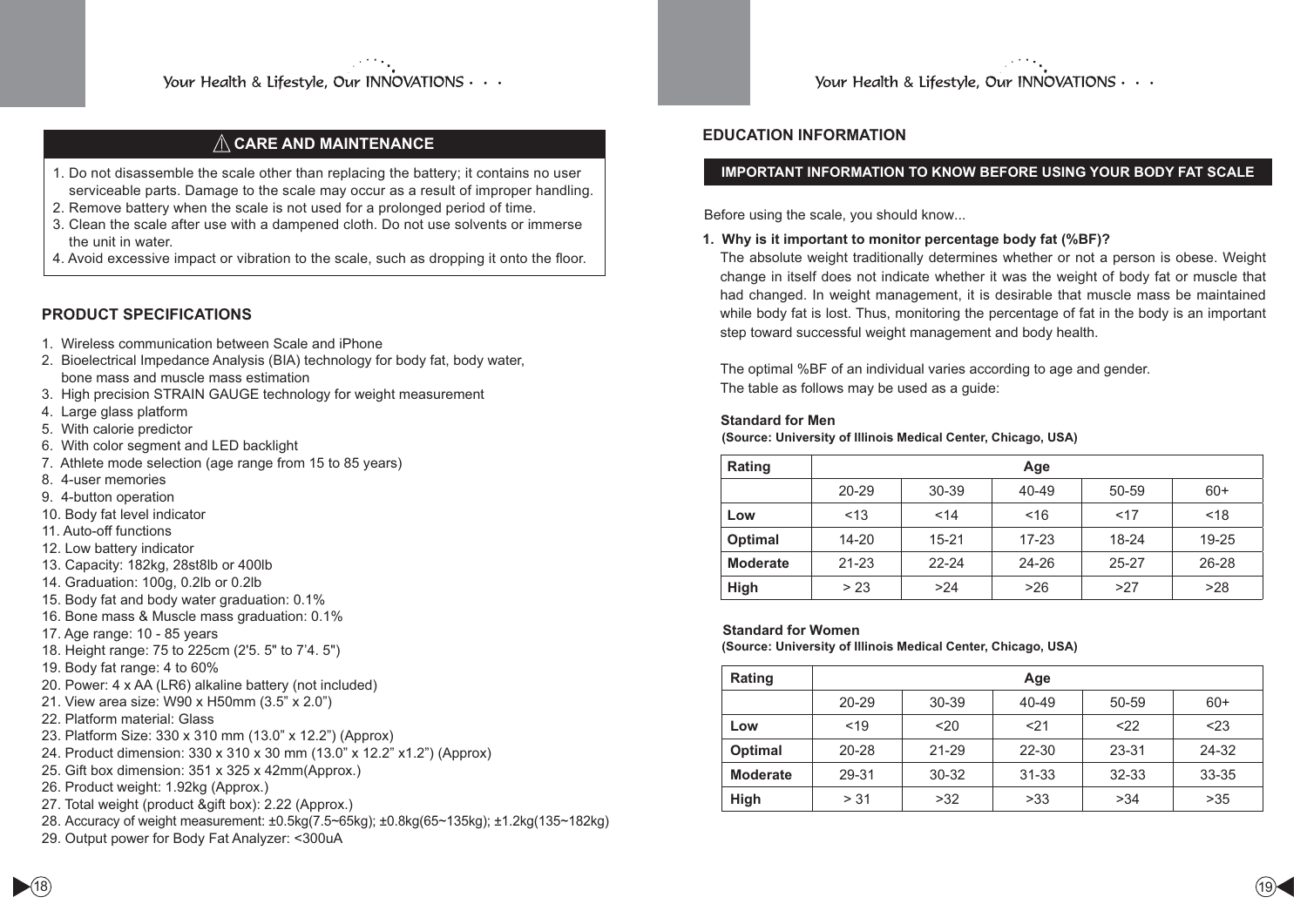Your Health & Lifestyle, Our INNOVATIONS  $\cdots$ 

#### **2. How is percentage body fat (%BF) estimated?**

The percentage of BF is measured by a method called Bioelectrical Impedance Analysis (BIA). The use of BIA to estimate body fat has been pioneered since the seventies. It was only in the past decade that the estimation of body fat using BIA technology was successfully offered to the consumer as a compact bathroom scale. With BIA technology, a low intensity electrical signal is sent through the body. The signal is very low and causes no bodily harm. Depending on the amount of body fat of the individual, the electrical signal will flow with a different degree of difficulty. The difficulty with which a signal flows through the body is called electrical impedance. Hence, by measuring the electrical impedance and applying to the data a proprietary algorithm, %BF can be estimated. Please note that the percentage of body fat and body water will not add up to 100%.

**Please be reminded that the %BF estimated with the scale represents only a good approximation of your actual body fat. There exist clinical methods of estimating** 

**3. Why is it important to monitor percentage Total Body Water (%TBW) in the body?**  Water is an essential component of the body and its level is one of the health indicators. Water makes up approximately between 50-70% of the body's weight. It is present proportionally more in lean tissue compared to fat tissue. Water is a medium for biochemical reactions that regulate body functions. Waste products are carried in water from cells for excretion in urine and sweat. Water provides form to cells; helps to maintain body temperature; provides moisture to skin and mucosa; cushions vital organs; lubricates joints and is a component of many body fluids. The amount of water in the body fluctuates with the hydration level of the body and state of health. Monitoring the level of body water can be a useful tool for one's health maintenance. Similar to body fat estimation, the %TBW function provided in this scale is based on BIA.

The estimated %TBW may vary according to your hydration level, that is, how much water you have drunk or how much you have sweated immediately prior to the estimation. For better accuracy, avoid fluctuation in hydration level prior to the estimation. The accuracy of the scale in estimating TBW will also decrease with individuals suffering from diseases that tend to accumulate water in the body.

The optimal %TBW of an individual varies according to age and gender. **The table as follows may be used as a guide: (Source: University of Illinois Medical Center, Chicago, USA)**

|       | %BF Range    | <b>Optimal % TBW Range</b> |
|-------|--------------|----------------------------|
|       | 4 to 14%     | 70 to 63%                  |
|       | 15 to 21%    | 63 to 58%                  |
| Men   | 22 to 24%    | 58 to 56%                  |
|       | 25 to $60\%$ | 56 to 29%                  |
|       | 4 to 20%     | 70 to 59%                  |
|       | 21 to 29%    | 59 to 52%                  |
| Women | 30 to 32%    | 52 to 50%                  |
|       | 33 to 60%    | 50 to 29%                  |

**Please be reminded that the %TBW estimated with the scale represents only a good approximation of your TBW. There exist clinical methods of estimating total body water that can be ordered by your physician.**

#### **4. When should I use the scale's body fat and total body water functions?**

For maximum accuracy and repeatability, it is recommended that the scale's body fat and total body water functions be used at approximately the same time of the day, e.g. before breakfast in the morning. It is also a good practice to avoid swings in hydration level of the body prior to the measurement. Establishing your own baseline value of %BF and %TBW and track their changes is better than merely comparing your %BF and %TBW value to the population's normal value.

#### **5. Why is the Athlete Mode necessary in a Body Fat Analyzer?**

It has been found that body fat estimation using BIA could overestimate the percentage body fat of adult elite athletes. The physiological variation of athletes in bone density and level of hydration are two of the reasons said to account for the difference. The Athlete mode is selectable only for adults of 15 years of age or older.

#### 6. Definition of an Athlete

The general consensus among researchers is that a quantitative dimension could be used in defining an athlete. For example, an athlete could be defined as a person who consistently trains a minimum of three times per week for two hours each time, in order to improve specific skills required in the performance of their specific sport and/or activity.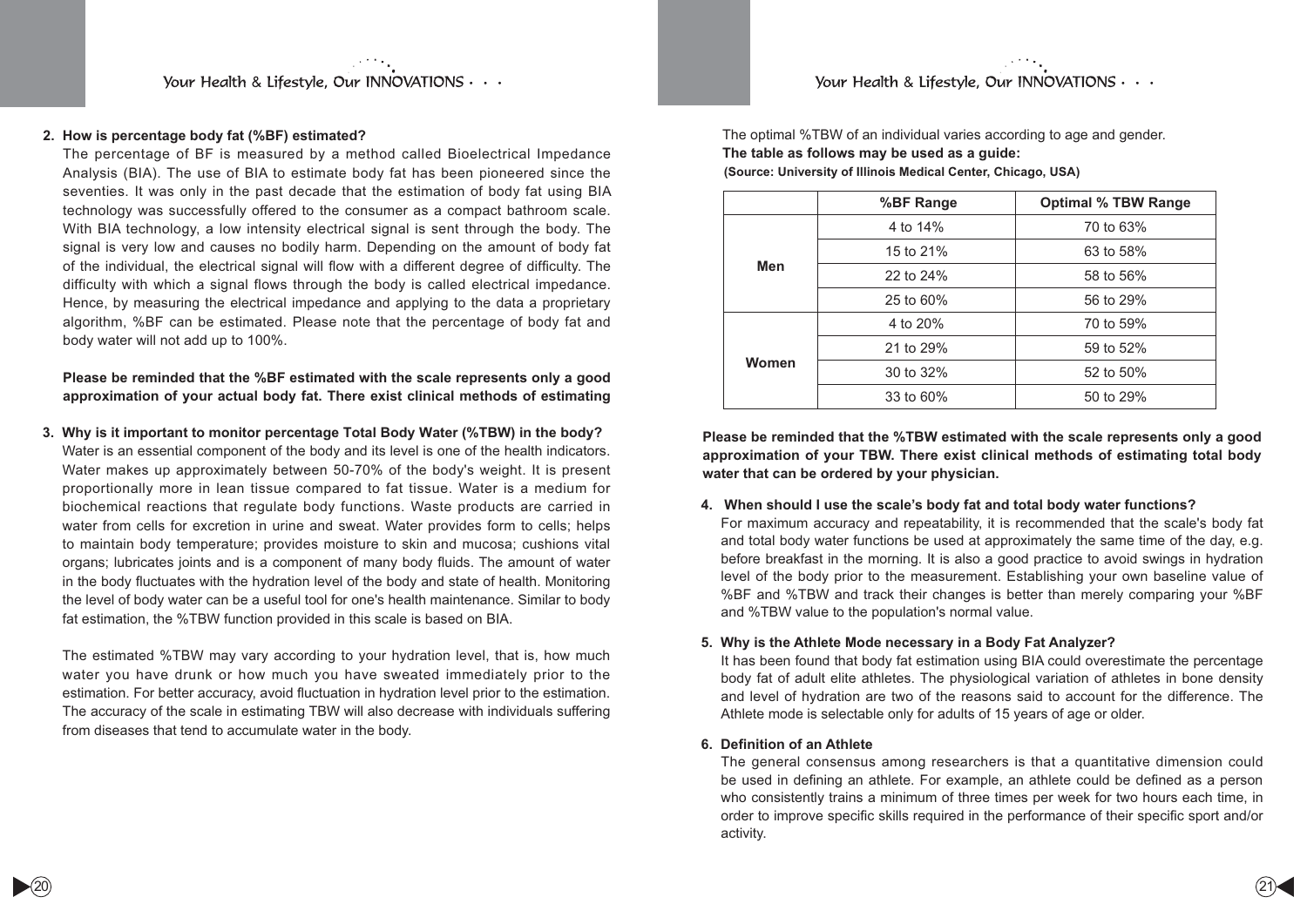Your Health & Lifestyle, Our INNOVATIONS  $\cdots$ 

#### **7. What is Muscle Mass?**

**Our Body Fat Scale estimates the weight of Skeletal Muscle Mass in your body.** You've got around 650 muscles in your body, and they make up roughly half of your body weight. These muscles can be divided **into three different groups: skeletal, smooth and cardiac.** All of these muscles can stretch and contract, but they perform very different functions.

**Skeletal muscle:** Produces movement, maintains posture, stabilizes joints and generates heat

**Smooth muscle:** Found in the walls of hollow organs

**Cardiac muscle:** Exists only in your heart

#### Skeletal muscle (SM)

The tissue most commonly thought of as muscle is skeletal muscle. Skeletal muscles cover your skeleton, giving your body its shape. They are attached to your skeleton by strong, springy tendons or are directly connected to rough patches of bone. Skeletal muscles are under voluntary control, which means you consciously control what they do. Just about all body movement, from walking to nodding your head, is caused by skeletal muscle contraction. Your skeletal muscles function almost continuously to maintain your posture, making one tiny adjustment after another to keep your body upright. Skeletal muscle is also important for holding your bones in the correct position and prevents your joints from dislocating. Some skeletal muscles in your face are directly attached to your skin. The slightest contraction of one of these muscles changes your facial expression.

Skeletal muscle generates heat as a by-product of muscle activity. This heat is vital for maintaining your normal body temperature.

**Skeletal muscle represents approximately 30% of body weight of a healthy 58 kg woman or 40% of a 70 kg man. (International Commission on Radiological Protection, 1975)**

#### **8. What is Bone Mass?**

**Our Body Fat Scale estimates the weight of non-living bone mineral content. This is important for monitoring and maintaining healthy bones through exercise and calcium-rich diet.**

An adult skeleton is made up of 206 bones, which come in several different shapes and sizes and have specific structure.

Your bones contain blood vessels, nerve cells and living bone cells known as osteocytes. These are held together by a framework of hard, non-living material containing calcium and phosphorous. A thin membrane called the periosteum covers the surface of your bones.

Your Health & Lifestyle, Our INNOVATIONS  $\cdots$ 

Bone Mineral Content differs according to age and sex.

**The typical range of percentage bone mass (mineral content) of average men and women is between 4.0 to 5.3%. (Rico 1993)**

#### **9. What's Calorie Predictor?**

The Calorie Predictor function estimates the number of calories required based on your body composition and user entered personal data. This tool can be used as a guide when setting daily calorie goals during weight loss and exercise programs.

#### **10. What is Body Mass Index (BMI)?**

BMI is a ratio of a person's weight to height. BMI is commonly used to classify weight as "healthy" or "unhealthy".

#### **European version (BMI for adult 19-99 of age):**

| BMI               | <b>Classification</b> |
|-------------------|-----------------------|
| 30 and over       | Obese                 |
| $25 - 29.9$       | Overweight            |
| $18.5 - 24.9$     | Normal                |
| <b>Under 18.5</b> | Underweight           |

#### **Asian Version (BMI for adult 19-99 of age):**

| <b>BMI</b>        | <b>Classification</b> |
|-------------------|-----------------------|
| 25 and over       | Obese                 |
| $23 - 24.9$       | Overweight            |
| $18.5 - 22.9$     | Normal                |
| <b>Under 18.5</b> | Underweight           |

#### **AFTER SALES SERVICE**

The output power is so low that no SAR measurement is required.



# **MANUFACTURER INFORMATION**

#### **FOOK TIN TECHNOLOGIES LTD.**

4/F, Eastern Centre, 1065 King's Road, Quarry Bay, HONG KONG www.fooktin.com.hk